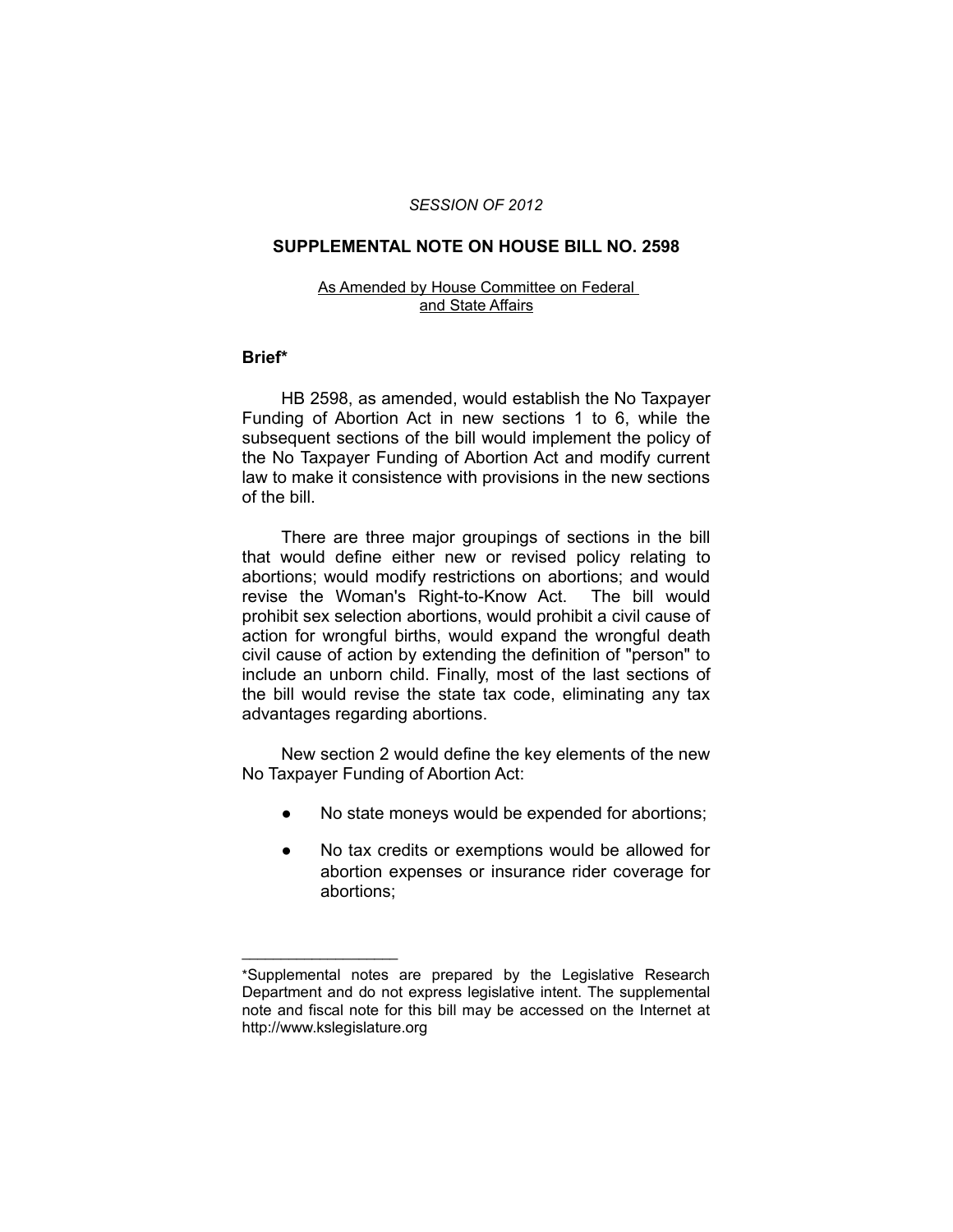- No distributions from any health tax-preference trust or account would be permitted for abortions; and
- No state health plan would include abortion coverage.

Sections 8 and 16 to 23 would implement the policy of no taxpayer funding of abortions established by the new act. The bill would provide for the following other changes in current law:

- Sex selection abortions would be made a crime and a civil cause of action would be created;
- No abortion services or teaching about abortions would be permitted by school districts, school employees or educational service providers;
- No civil cause of action could be brought for wrongful life or wrongful birth;
- No employer would be allowed to to take an income tax credit for health care insurance for purchasing an optional rider for abortion coverage;
- The wrongful death civil cause of action would be expanded to cover the death of an unborn child;
- Abortion law definitions would be amended in KSA 2011 Supp. 65-6701, with "bodily function" added and the definition of "medical emergency" modified. "Bodily function" would mean physical functions only and the term would not include mental or emotional functions. "Medical emergency" would include new language that a physician's good clinical judgment "using and exercising that degree of care, skill and proficiency commonly exercised by the ordinary skillful, careful and prudent physician in the same or similar circumstances," to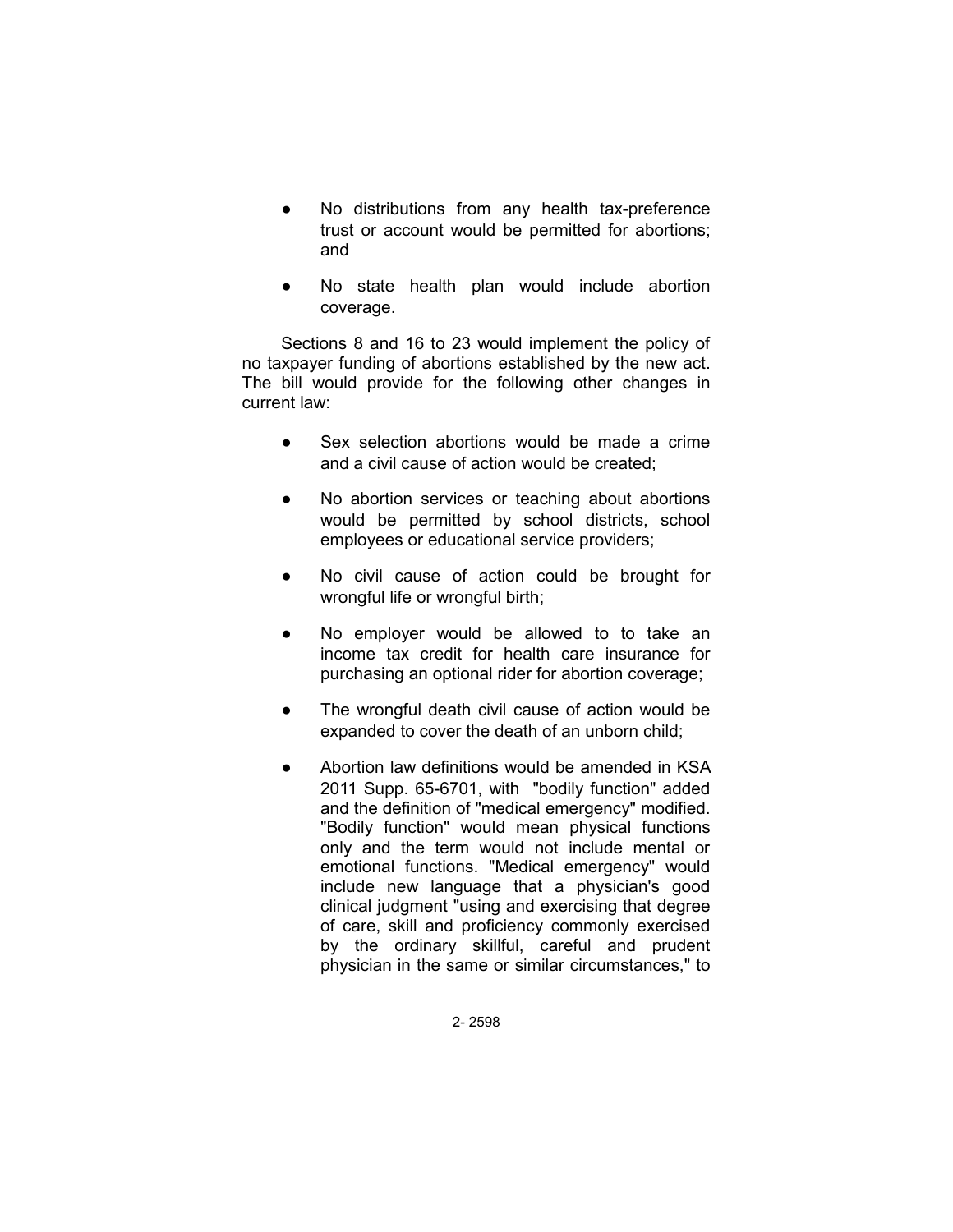modify current law. Additional language would be added: "No condition shall be deemed a medical emergency if based on a claim or diagnosis that the woman will engage in conduct which would result in her death or in substantial and irreversible physical impairment of a major bodily function."

- The late term abortion statute would be amended by adding new language "or attempt to perform or induce" or similar language; the word "physical" is added before "impairment of a major bodily function"; and other changes regarding the conditions which must be met for a late term abortion;
- The informed consent abortion statute would be amended to add a number of new requirements, including:
	- Requiring a written description of the risk of premature birth in future pregnancies and the risk of breast cancer;
	- Disclosing pain that is felt by an unborn child;
	- Using a hand-held Doppler fetal monitor to all a pregnant woman to hear the unborn child's heartbeat; and
	- Adding additional information on signs required to be displayed in the abortion provider's office;
- The Kansas Department of Health and Environment would be required to provide new information, including detailed information about the growth and developmental stages of an unborn child, in its publication of abortion education materials;
- The definition of "medical emergency" would be changed in KSA 2011 Supp. 76-3308 to conform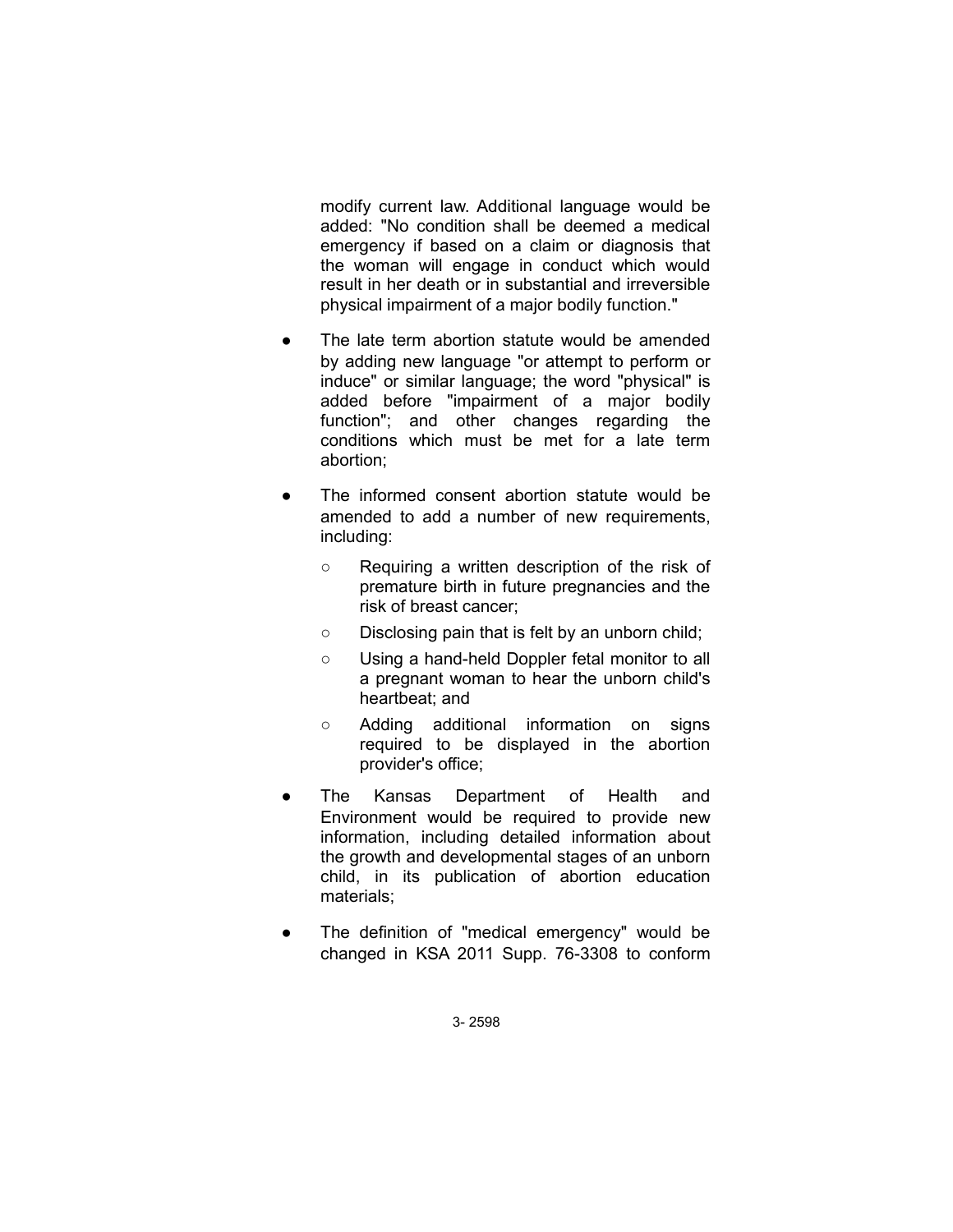with the definition in KSA 65-6701 noted earlier in this review of the bill's provisions;

- A number of tax statutes would be adjusted to carry out the policy of the No Taxpayer Funding of Abortion Act, including KSA 2011 Supp. 40-2246, KSA 79-32,117, 79-32,138, 79-32,182b, 79-32,195, 79-32,261, and 79-3606; and
- A savings clause would declare that the act and any other provision would remain valid if any part of section of the act were declared invalid by a court.

# **Background**

Proponents for the proposed legislation included included four conferees testifying and two submitting written only testimony. The four conferees included Representative Lance Kinzer, Dr. Angela Lanfranchi, Dr. Melissa Colbern, and a representative of Kansas for Life. Two organizations submitted written material, including the Kansas Catholic Conference and Concerned Women for America.

Opponents to the proposed bill included two conferees testifying and five submitting written only testimony. The two conferees included representatives of Planned Parenthood of Kansas and Mid-Missouri and of the Kansas National Organization for Women. Written opposing material was submitted by Planned Parenthood of Kansas and Mid-Missouri, Trust Women, the American Civil Liberties Union of Kansas and Western Missouri, the Mainstream Coalition, and one individual citizen.

There was one neutral written only testimony submitted by the Mental Heath Credentialing Coalition.

The House Committee on Federal and State Affairs adopted a number of amendments to the original version of